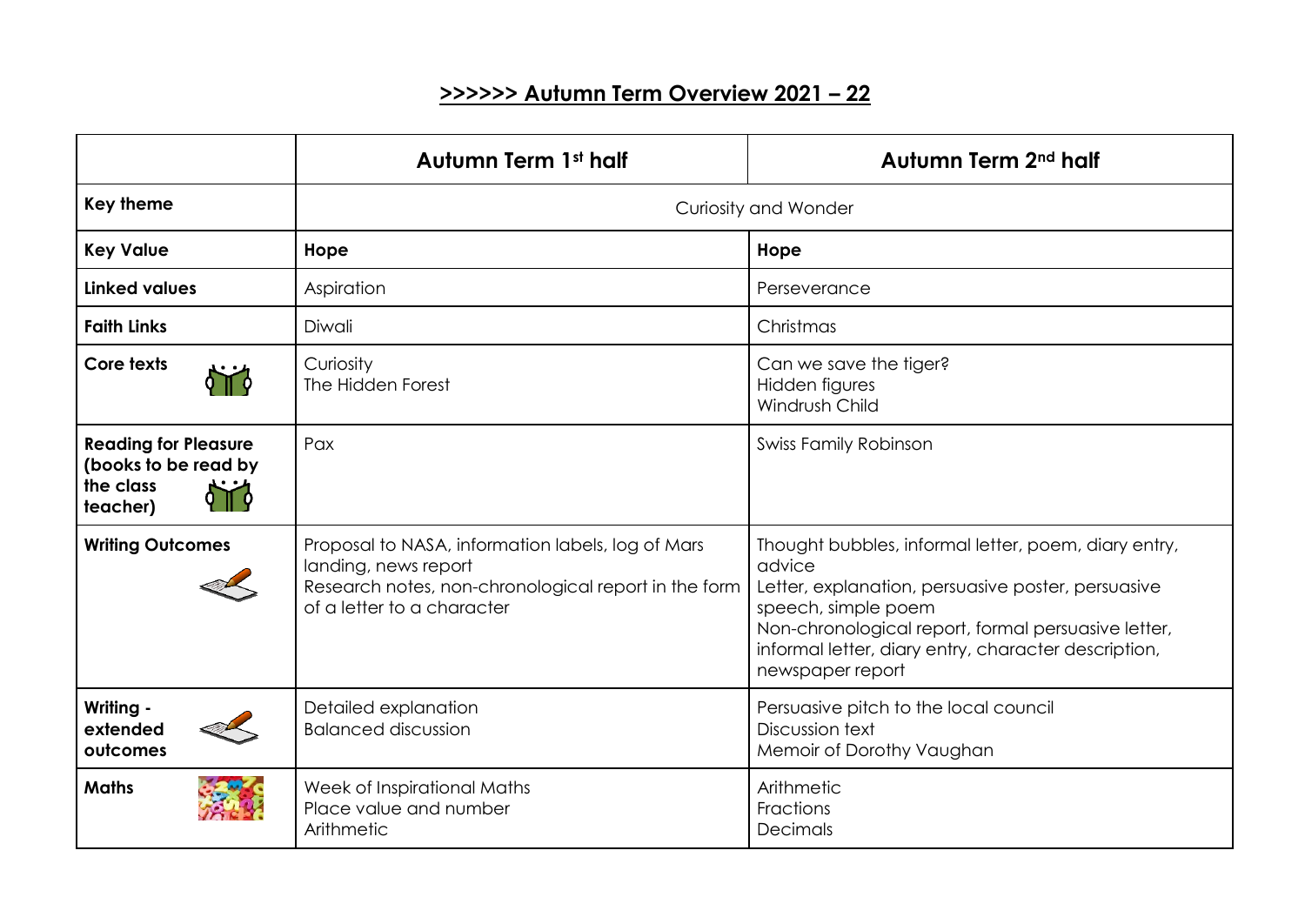|                                      |               |                                                                     | Percentages                                                             |
|--------------------------------------|---------------|---------------------------------------------------------------------|-------------------------------------------------------------------------|
| History                              |               | Ancient Egyptians                                                   |                                                                         |
| Geography                            |               |                                                                     | <b>Global Challenges</b>                                                |
| <b>Science</b>                       |               | Earth and Space                                                     | Forces                                                                  |
| <b>Religious</b><br><b>Education</b> | $+$           | How do Christians show their belief that Jesus is God<br>incarnate? | How does tawhid create a sense of belonging to the<br>Muslim community? |
| <b>Physical</b><br><b>Education</b>  |               | Invasion games- netball, basketball and dodgeball                   | <b>Gymnastics and Dance</b>                                             |
| <b>Music</b>                         | $\mathcal{E}$ | Charanga Unit                                                       |                                                                         |
| Art                                  |               |                                                                     | Art linked to WW2 - Henry Moore                                         |
| Design &<br><b>Technology</b>        | Ŗ.            | Designing, making and evaluating a buggy that can<br>move           |                                                                         |
| Computing                            |               |                                                                     | Coding<br>On-line safety<br>Spreadsheets                                |
| Languages                            |               | French-Getting to know you                                          | French- All about me                                                    |
| PSHE / RSHE                          |               | Jigsaw- Being me in my world<br>Jigsaw-Celebrating difference       |                                                                         |